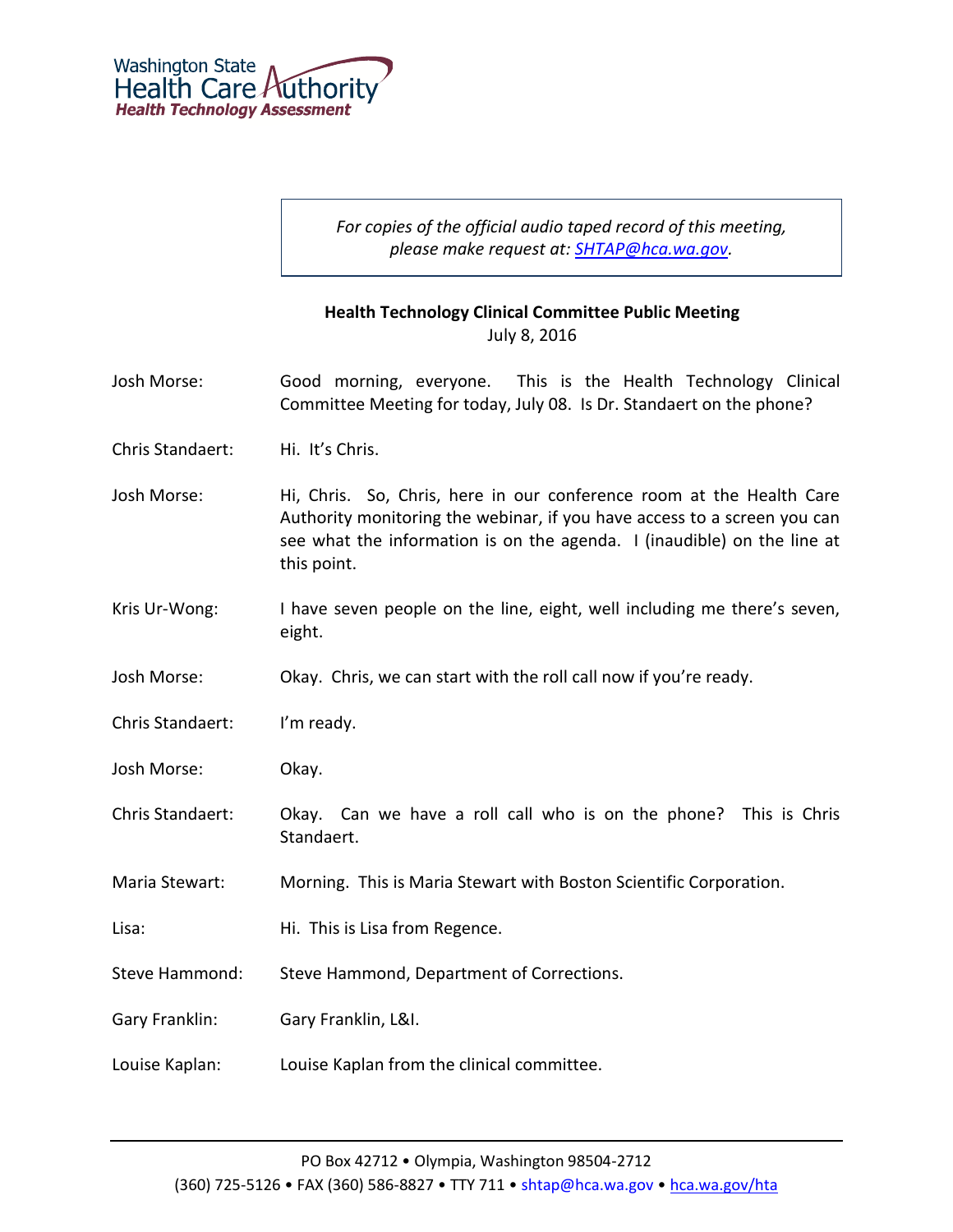Michelle Simon: Michelle Simon from the clinical committee.

Michael (inaudible):

| Carson Odegard: | Carson Odegard from the committee. |
|-----------------|------------------------------------|
|                 |                                    |

David McCulloch: This is David McCulloch from the clinical committee.

Tony Yen: This is Tony Yen from the clinical committee.

(inaudible) Moore: Hi. This is (inaudible) Moore. Good morning everyone.

Kris Ur-Wong: I'm sorry ...

Chris Standaert: Is that . . . is that . . .

Kris Ur-Wong: ... (inaudible) for Danielle Moore.

Tony Yen: Tony Yen.

Josh Morse: So, we do have a quorum at this point, Chris.

Chris Standaert: And I heard Lisa from Regence. Can you give me a full name?

Lisa Huston: Yeah, Lisa Huston, H-U-S-T-O-N-.

Chris Standaert: Okay. Thank you. Which committee members do we have present, Josh?

Josh Morse: Louise Kaplan, Carson Odegard, David McCulloch, Michelle Simon, you, Chris, and Tony Yen. Are there other committee members on the call at this point?

Joann Elmore: Joann Elmore.

Chris Standaert: I don't know what happened, but my webinar seems to have disappeared. I went to the webinar and it vanished and some other . . . the webinar website showed up. So, I'm still trying to get to the webinar.

Joann Elmore: Yeah, I don't really have much on my webinar. Can we get the distribute materials via email the old fashioned way?

Chris Standaert: Yeah. It just sort of vanished on me.

Carson Odegard: Yeah. I've got a blank screen on my webinar.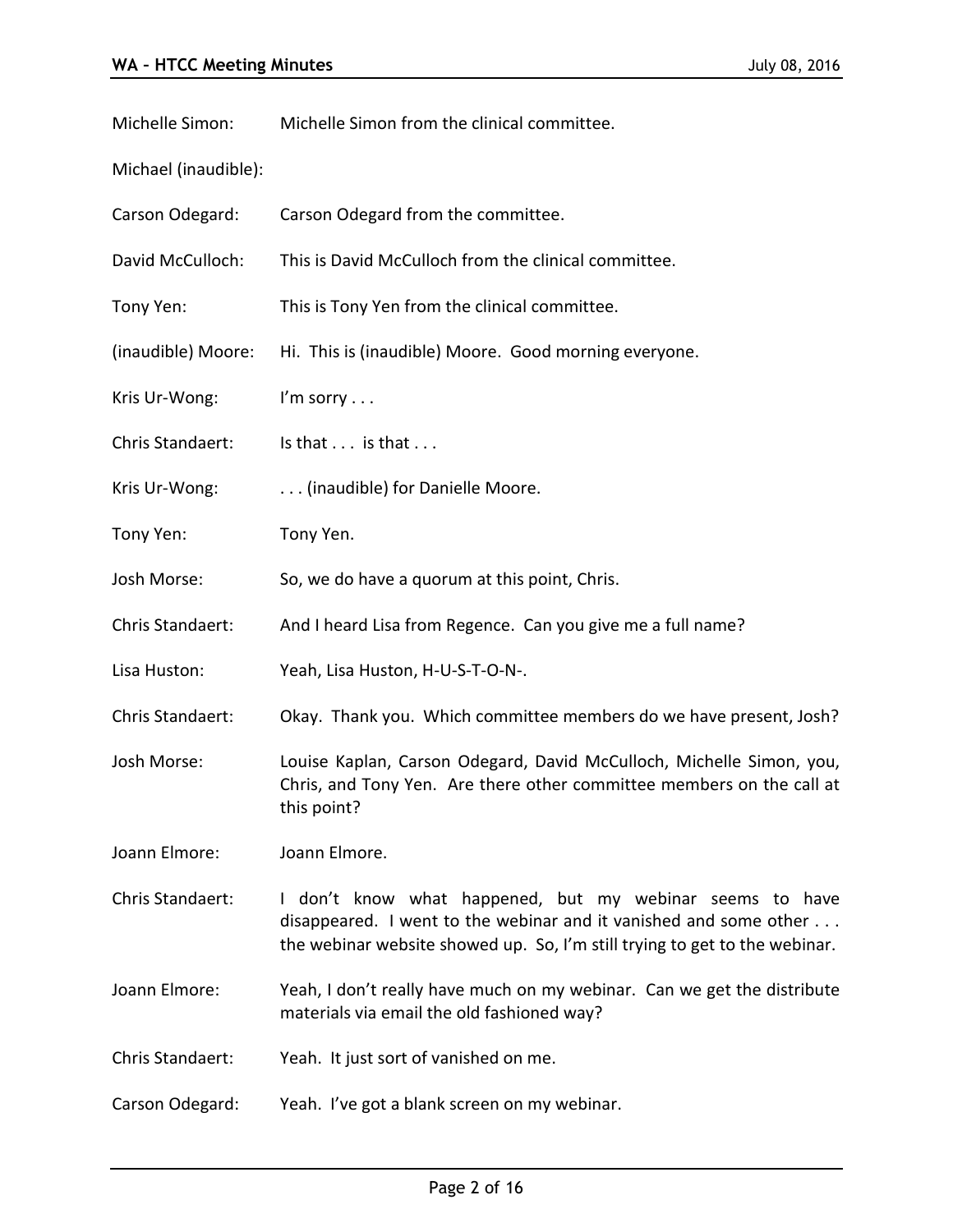Josh Morse: So, Kris is working on . . . Chris Standaert: Click the webinar again. Josh Morse: So, all of the materials for today's meeting are available on the program website, and I can email out a link to committee members. Chris Standaert: Why, Josh, do you have the webinar up? Do you have things in front of you, like, I saw for a second the agenda, but it vanished and now I have this sort of Gotowebinar thing that keeps coming up. Kris Ur-Wong: Okay. That's us. Josh Morse: Yeah, Chris . . . Chris Standaert: So, there's nothing else on it beyond that? Josh Morse: It would only be . . . Chris Standaert: (inaudible). Do other . . . other committee members, do you have the webinar? Do you see the agenda on your computer screen or do you all see nothing? David McCulloch: No, I'm seeing it on my screen. Darren: This is Darren. My agenda just came back up. David McCulloch: Yep, the agenda is up and then I've also screen loaded the HTC website, so. I'm sitting good to go. Chris Standaert: Yeah. I have the latter. I don't have the webinar. I don't know what happened. I have, like, the Citrix home page is what's staring at me. It doesn't let me get to the webinar. Interesting. Alright, I will go back to the agenda just at the HTCC website. So, anyway, our . . . Joann Elmore: It pops up on another area of my screen. It keeps popping up and going away. It does come up every once in a while. Chris Standaert: Well, let's get started then. So, we have the . . . I'm also, again, the committee chair. We're here to discuss essentially the meeting from May and finalize our decisions and determinations and approve the minutes if we feel all that is appropriate and discuss input we've received

in the interim. We have a quorum, so we'll go ahead. The minutes are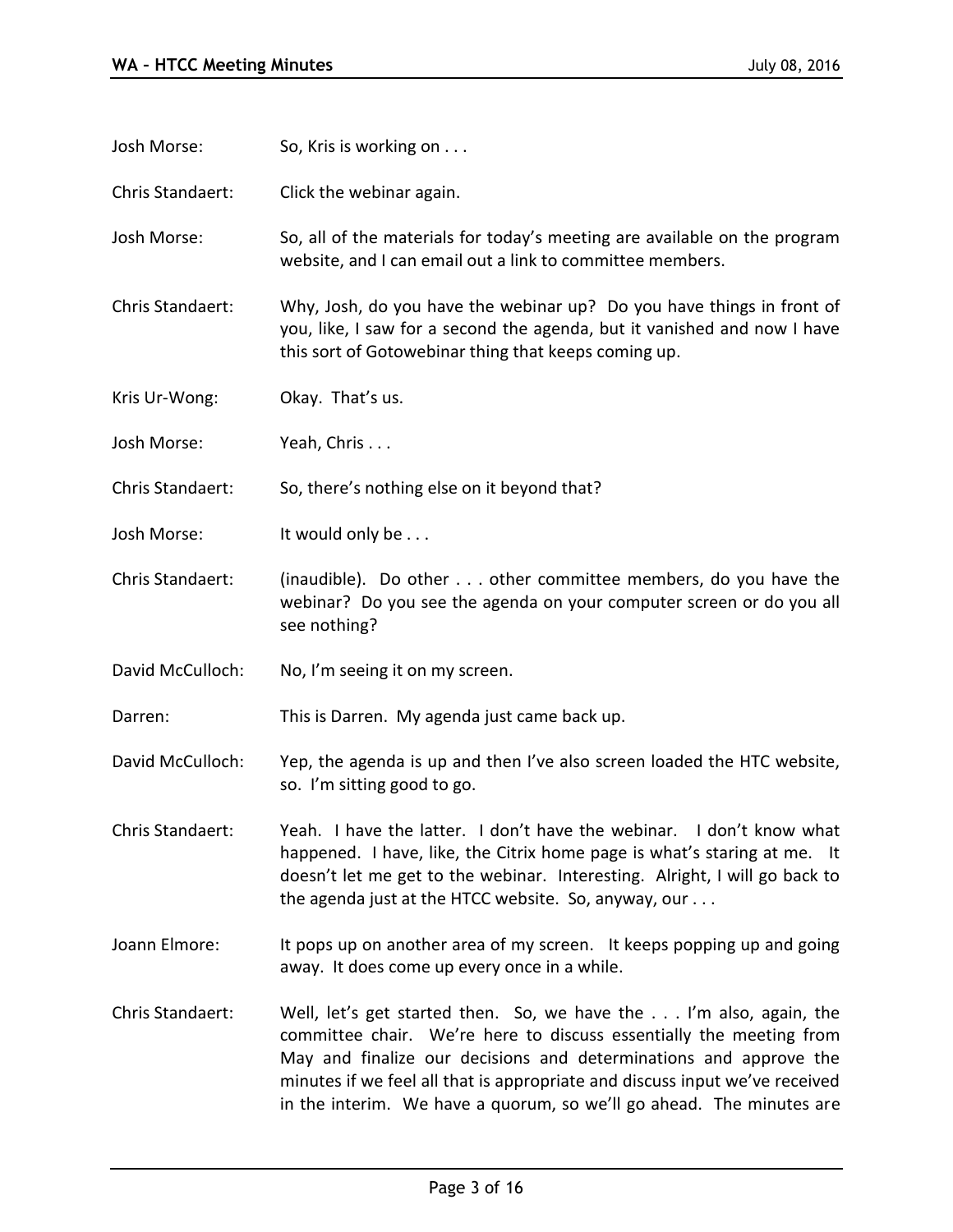on the website and/or referred to us by committee staff. If you haven't read them, please read the minutes briefly. I read through them myself. Does everybody have the minutes or see the minutes?

Tony Yen: Can you please send out the link to the . . . exactly where in the website?

David McCulloch: Yeah, Josh, I think, just did that. So, I have the agenda, yeah. Thank you.

Tony Yen: Okay. I see that now.

Kris Urv-Wong: I don't know why it stops every time I switch.

- Chris Standaert: No. I can't get on the webinar. This is confusing now, because we can't all see that we're seeing the same thing. So, have committee members read the minutes?
- Josh Morse: Chris, we identified one typo in the minutes.
- Chris Standaert: Where is that?
- Josh Morse: It would be on page four of five in the paragraph of the discussion, the word patellar is misspelled with an H, and we can correct that in the minutes and in the . . . related to the autologous blood.
- Chris Standaert: Patellar tendinopathy, yes.
- Josh Morse: I apologize for that.
- Chris Standaert: No problem. I did not see any other corrections, myself. Committee members, have you been able to see the minutes yet?
- Group: Yes.
- Chris Standaert: Anybody have any questions, comments, or corrections for the minutes from the May meeting? If not, I would appreciate a motion to approve.
- David McCulloch: Moving to approve the minutes.
- Chris Standaert: Second.
- Tony Yen: Second.
- Josh Morse: For the vote, I'd like to just go through a roll call. I have a list and I'll just call out a name and then you can tell me your vote, and we'll do the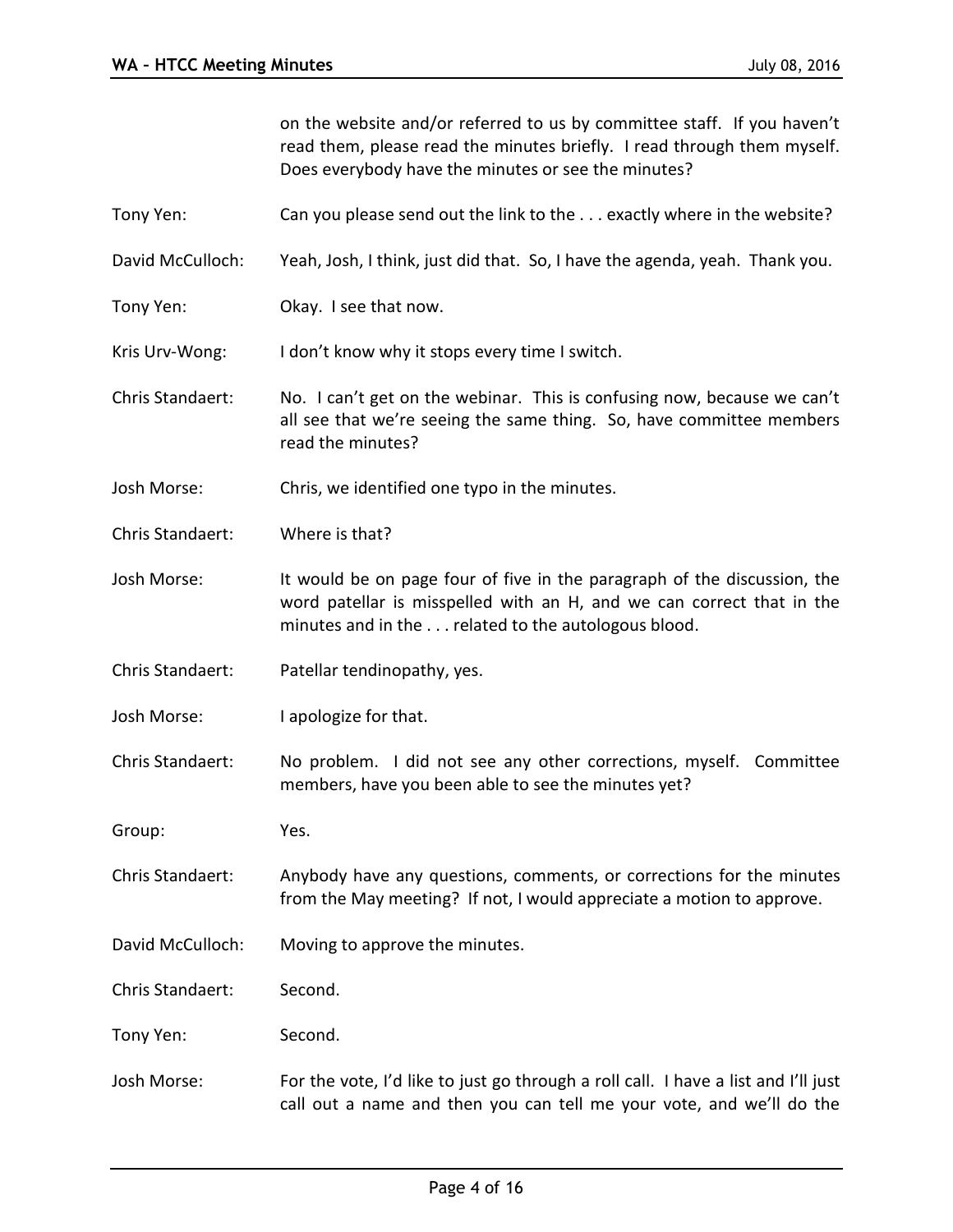|                  | subsequent, Okay? So, we'll start out with Dr. Brown, Greg Brown.<br>Joann Elmore?                                           |
|------------------|------------------------------------------------------------------------------------------------------------------------------|
| Joann Elmore:    | Approved.                                                                                                                    |
| Josh Morse:      | Louise Kaplan?                                                                                                               |
| Louise Kaplan:   | Approve.                                                                                                                     |
| Josh Morse:      | Carson Odegard?                                                                                                              |
| Carson Odegard:  | Approve.                                                                                                                     |
| Josh Morse:      | David McCulloch?                                                                                                             |
| David McCulloch: | Approve.                                                                                                                     |
| Josh Morse:      | Seth Schwartz? Michelle Simon?                                                                                               |
| Michelle Simon:  | Approve.                                                                                                                     |
| Josh Morse:      | Mike Souter?                                                                                                                 |
| Michael Souter:  | Approved.                                                                                                                    |
| Josh Morse:      | Chris Standaert:                                                                                                             |
| Chris Standaert: | Approved.                                                                                                                    |
| Josh Morse:      | Kevin Walsh? Tony Yen?                                                                                                       |
| Tony Yen:        | Approve.                                                                                                                     |
| David McCulloch: | Are you there, Kevin?                                                                                                        |
| Louise Kaplan:   | He said he would be late.                                                                                                    |
| David McCulloch: | Yeah. He sent an email saying he was going to be late missing a flight but<br>he would join us.                              |
| Josh Morse:      | Oh, thank you. So, that is one, two, three, four, five, six, seven, eight<br>approved and, uh, I think we have three absent. |
| David McCulloch: | Okay.                                                                                                                        |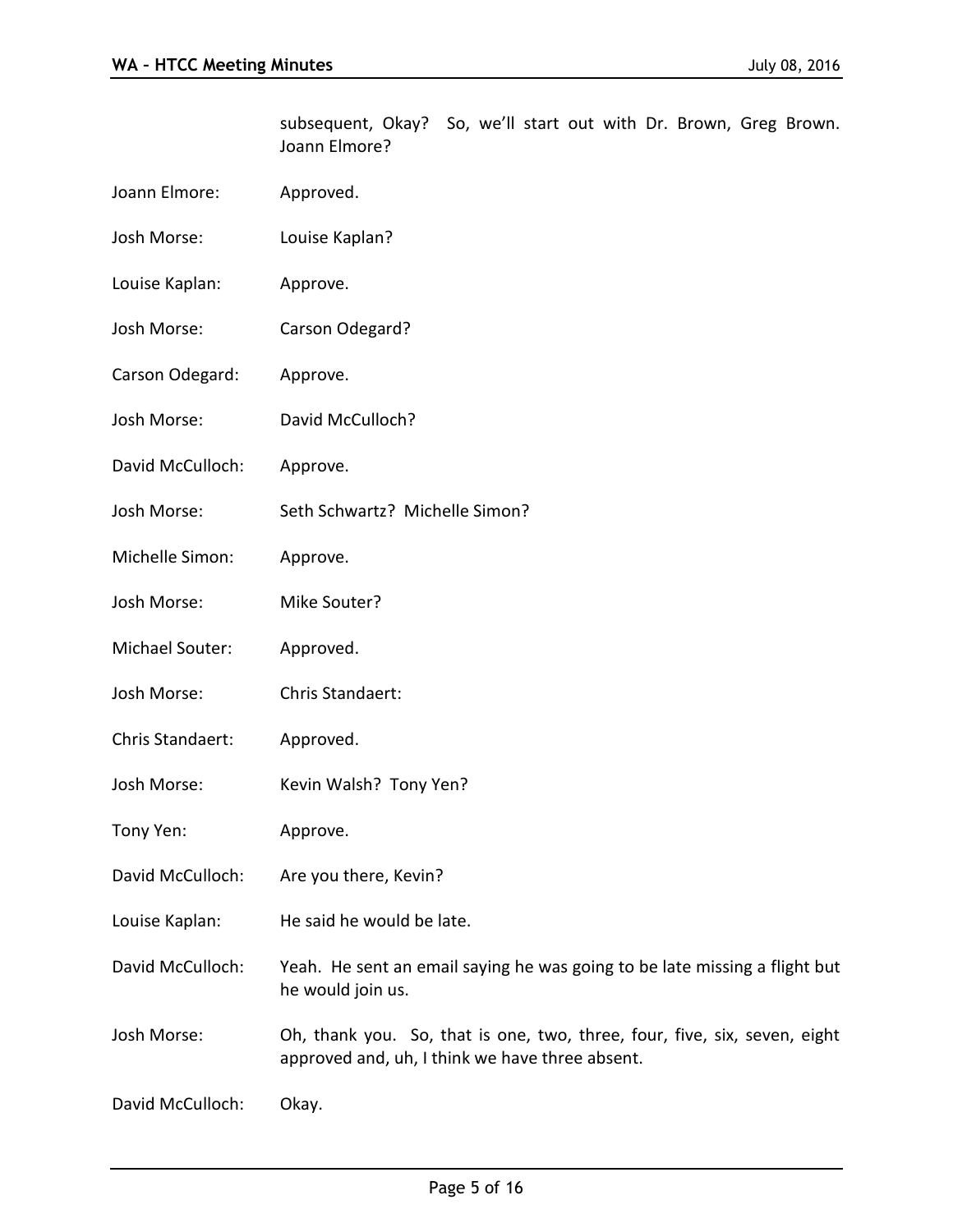- Chris Standaert: Okay. So, we will move on. We have two decisions to finalize, one did not receive any public comment. The other received four comments. Can we switch the order, Josh, and talk about PRP, as maybe Dr. Walsh will show up?
- Josh Morse: That's okay with me.
- Chris Standaert: Is that okay with people?
- David McCulloch: Yep, that's fine.
- Chris Standaert: Okay. Let's talk about the platelet-rich plasma decision initially. So, we made our decision, which is on the document as a noncovered condition, noncovered technology, and we have received no public comment. So, there, again, we . . . it's important the public comment if they have opinions one way or the other to help us, but we have no additional input. We actually did not receive any public comment anywhere through the entire process it looks like regarding this particular technology. Is that correct, Josh?
- Josh Morse: Well, this ...
- Chris Standaert: Well there's only comments on the decision, sorry. Yeah, we . . .
- Josh Morse: ... yeah, there's ...
- Chris Standaert: (inaudible).
- Josh Morse: ... (inaudible). Yeah. Yeah.
- Chris Standaert: Sorry (inaudible).
- Josh Morse: I can go back and look if you'd like me to.
- Chris Standaert: So, if committee members could review their, review our decision and discussion pieces of that document. It states the majority of the committee members felt like it was unproven in terms of efficacy, safety, and cost-effectiveness. Prior to the vote on coverage, we discussed the conditions for coverage, and the majority of the committee voted not to cover autologous blood injections and platelet-rich plasma injections for any of the conditions considered in the review. Are there any comments or discussion on this?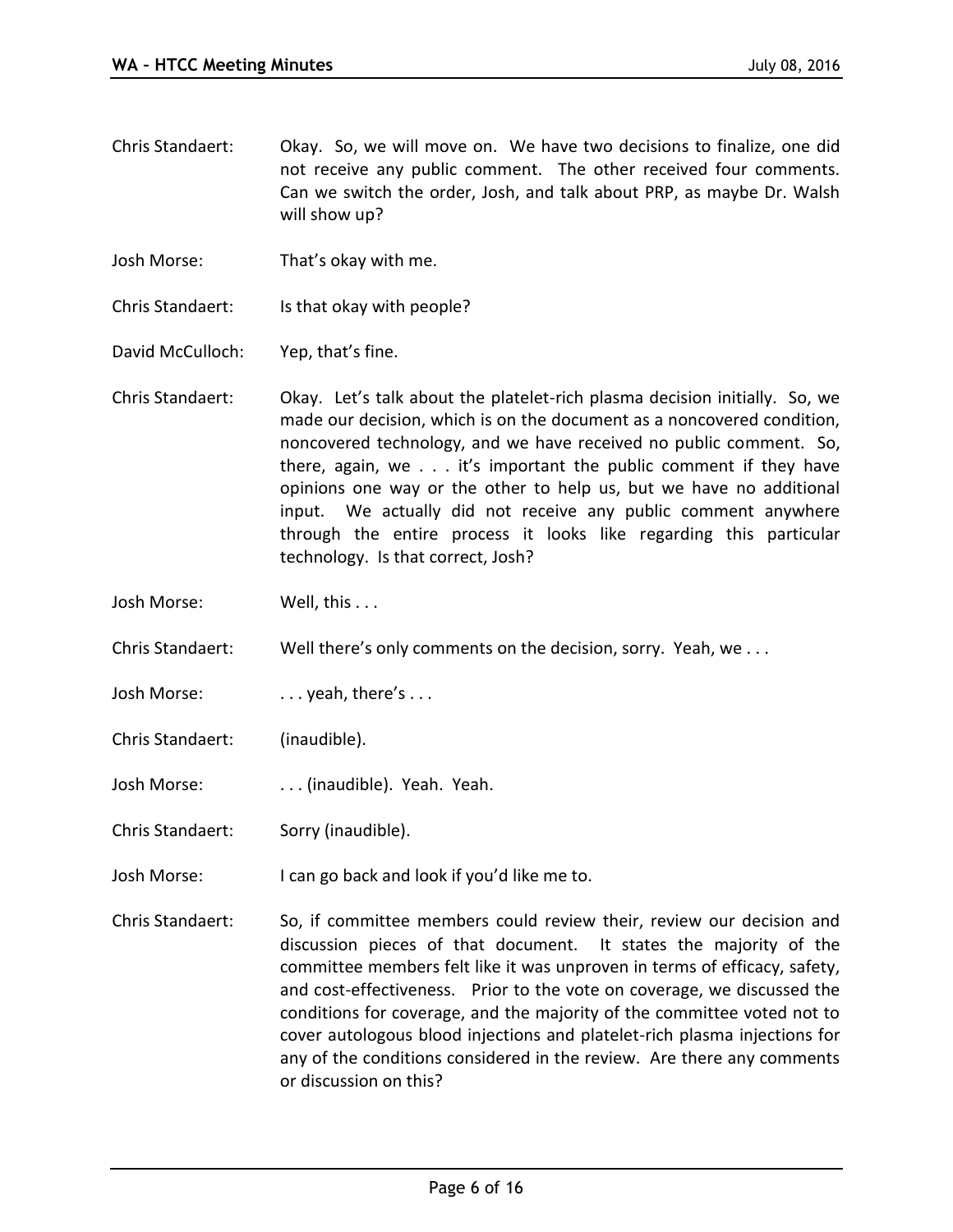| David McCulloch: | No.                                                                                                               |
|------------------|-------------------------------------------------------------------------------------------------------------------|
| Chris Standaert: | If not, a motion to approve.                                                                                      |
| David McCulloch: | Motion to approve.                                                                                                |
| Chris Standaert: | A second.                                                                                                         |
| Seth Schwartz:   | Second.                                                                                                           |
| Chris Standaert: | Josh, can you go through the roll call again, and we'll vote to finalize our<br>decision on platelet-rich plasma. |
| Josh Morse:      | Okay, Dr. Brown? Elmore?                                                                                          |
| Joann Elmore:    | Approve.                                                                                                          |
| Josh Morse:      | Kaplan?                                                                                                           |
| Louise Kaplan:   | Approve.                                                                                                          |
| Josh Morse:      | Odegard?                                                                                                          |
| Carson Odegard:  | Approve.                                                                                                          |
| Josh Morse:      | McCulloch?                                                                                                        |
| David McCulloch: | Approve.                                                                                                          |
| Josh Morse:      | Schwartz? Simon?                                                                                                  |
| Michelle Simon:  | Approve.                                                                                                          |
| Josh Morse:      | Souter?                                                                                                           |
| Michael Souter:  | Approve.                                                                                                          |
| Josh Morse:      | Standaert?                                                                                                        |
| Chris Standaert: | Approve.                                                                                                          |
| Josh Morse:      | Walsh? Yen?                                                                                                       |
| Tony Yen:        | Approve.                                                                                                          |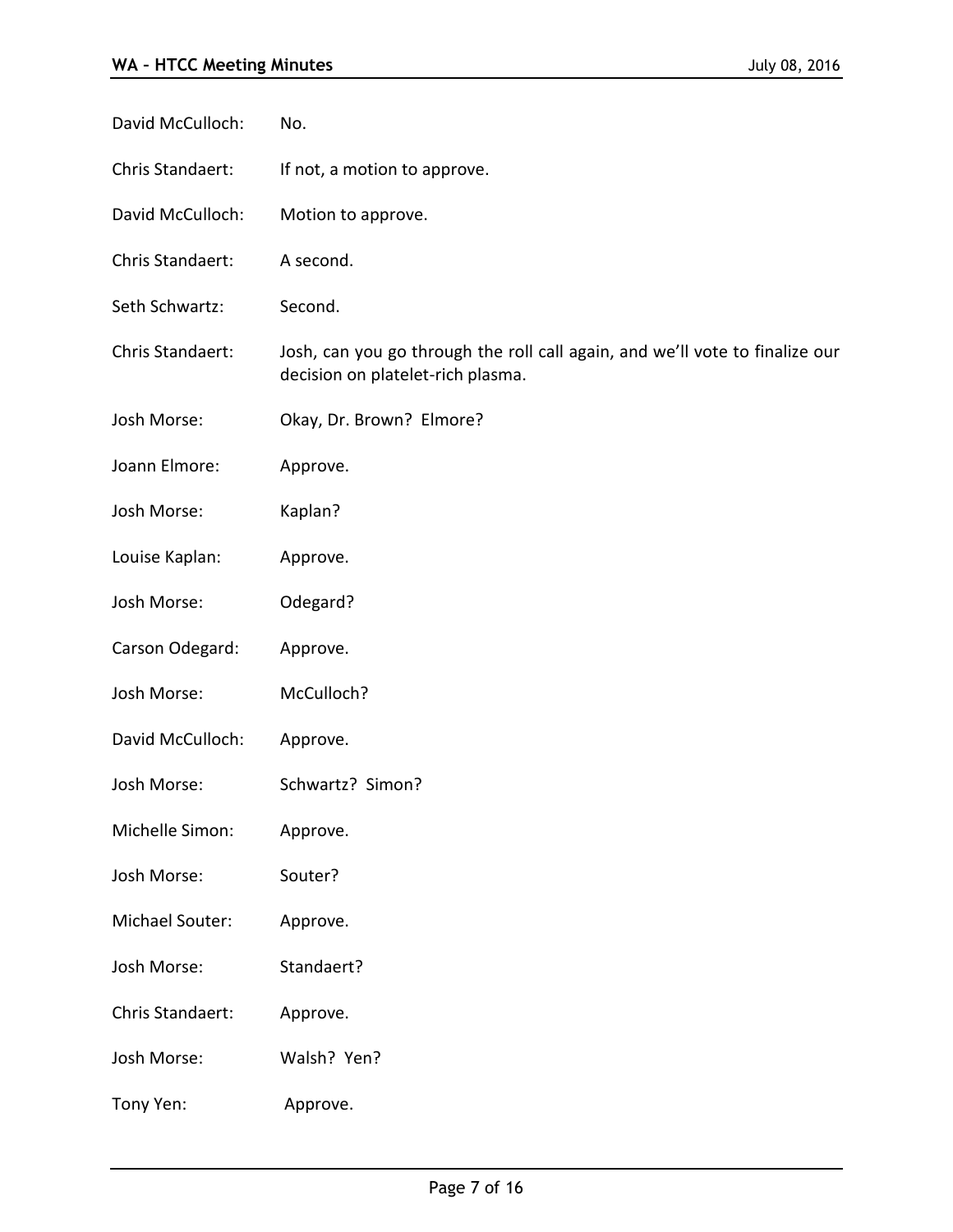Josh Morse: Okay. That is eight approve and three absent. Thank you.

- Chris Standaert: Okay. Our next topic, then, is the bronchial thermoplasty for asthma. We received a number of comments on this, one from Dr. Markezich, who was our clinical expert, one from a physician, uh, Dr. Rai, one from Boston Scientific, who I believe they have a representative on the phone. I'm going to the fourth to make sure I get the author correct, and the other one is from all the way down in . . . it's from Dr. Wechsler who was at the meeting and presented to us and was one of the investigators of one of the studies we considered. Have people read through, had a chance to read through the public comment? The people who have commented have brought up a number of issues or concerns with the scope of our discussion, assessment of the data, and final decision in the role of this particular technology and clinical care. Do the committee members have these comments in front of them?
- David McCulloch: Yeah. I'm just re-reading them now, Chris.
- Chris Standaert: Okay. If people are still looking, let me know if we're ready to start talking about them. We can do so. I'm going to start. So, Dr. Markezich's comments, she made several, including the comment about the perception of severe asthma, other relative risks of alternative therapies, and considering these in the context of bronchial thermoplasty. Some of the other comments include similar things in terms of our understanding of severe asthma and what that meant in the implication of that. Her letter shows we are perhaps, in fact, even dismissive of that, of understanding the severity of asthma. I don't know that is my personal perception. I think we're all clinicians and all quite familiar, at least, with the concept and implications of . . .
- Gregory Brown: Hi. It's Greg Brown. I'm sorry. I'm just getting in between cases in the operating room.
- Chris Standaert: Hi, Greg. This is Chris. We are talking . . . we have gone through the minutes and the decision on platelet-rich plasma. We are talking about the public comments we received on bronchial thermoplasty.

Gregory Brown: Okay.

- Chris Standaert: Is where we are. We've received four comments.
- Michael Souter: So, Chris, this is Mike Souter here. I'll be honest and candid, because I think I can be, because I'm exiting. This is my last communication with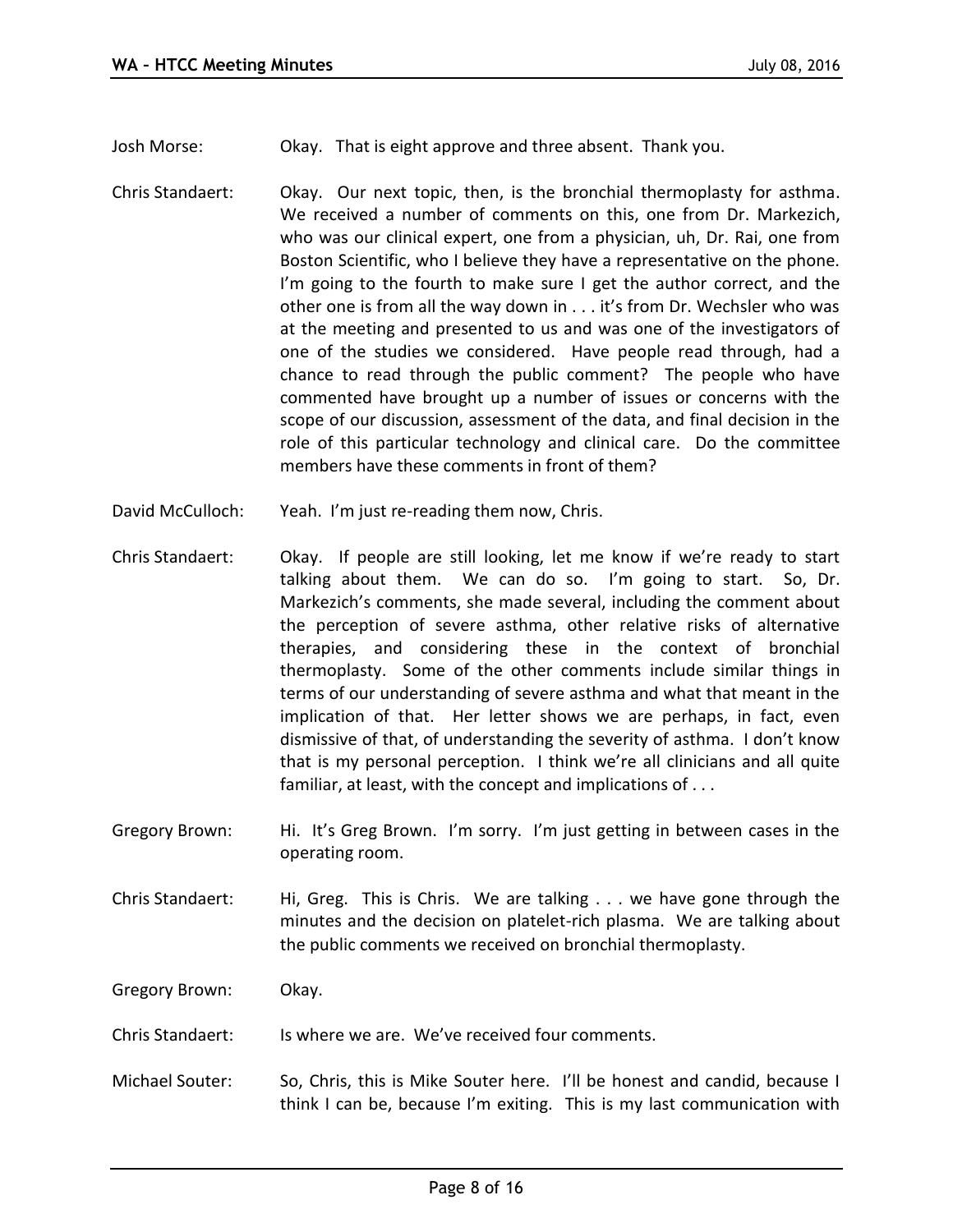you guys in this respect. I still remain uncomfortable about this decision. I just need to say that because I do think that, you know, I see patients who, literally, are dying from or have died from asthma, as a consequence, and I remain concerned about access to treatment of the most severe cases in these circumstances. I understand, you know, I go along with the committee decisions usually and for the most part, you know, we have a collective voice and that probably operates to the best the majority of the times, but I still remain concerned about this one. Just reading some of the . . . I think that there is possibly some merit to the concerns expressed by Boston Scientific. Far be it for me to actually be an advocate of theirs. It's not a company I generally . . . I don't find myself on the side of industry a lot of the time, but I think that there are some issues surrounding Bayesian statistics that (inaudible) more elaboration. So, that's all I'll say.

- Chris Standaert: Okay. Are there other thoughts on a similar concern? Both, I guess, the Bayesian issue and whether we had the expertise available to help us adequately sift through the data.
- Gregory Brown: So, this is Greg. I would just say I think what you just said was well said, and I agree. I have concerns. I mean, I don't… we raised all these issues before. So, I don't know if this changes a vote, but I would reiterate those same concerns. I mean, I think this is a life and death situation and it does not seem to me like it's a technology that's being overused and I think that's where we really, you know, focus on high volume use technologies that have a potential for overuse, and it just doesn't seem like this is one of those. So, to not give the option for people that actually may have life-threatening asthma just seems not being open enough.
- Tony Yen: This is Tony. I'm looking at the chest article that is referred to in Dr. Markezich's public comment, and it does recommend bronchial thermoplasty as a therapeutic option with patients with severe asthma, though I do wonder, at least in this particular setting, that maybe the data is not complete, but why is it that expert societies would recommend something like this?
- Chris Standaert: You know, some of this gets a bit tricky in that our evidentiary standards aren't the same as a society recommendation. Our recommendation isn't necessarily the same as a formal clinical guideline process with comments on strength of literature and similar things.
- Louise Kaplan: This is Louise, and I think the other aspect of this that has to be considered is, if we are using an evidence report and comments . . . let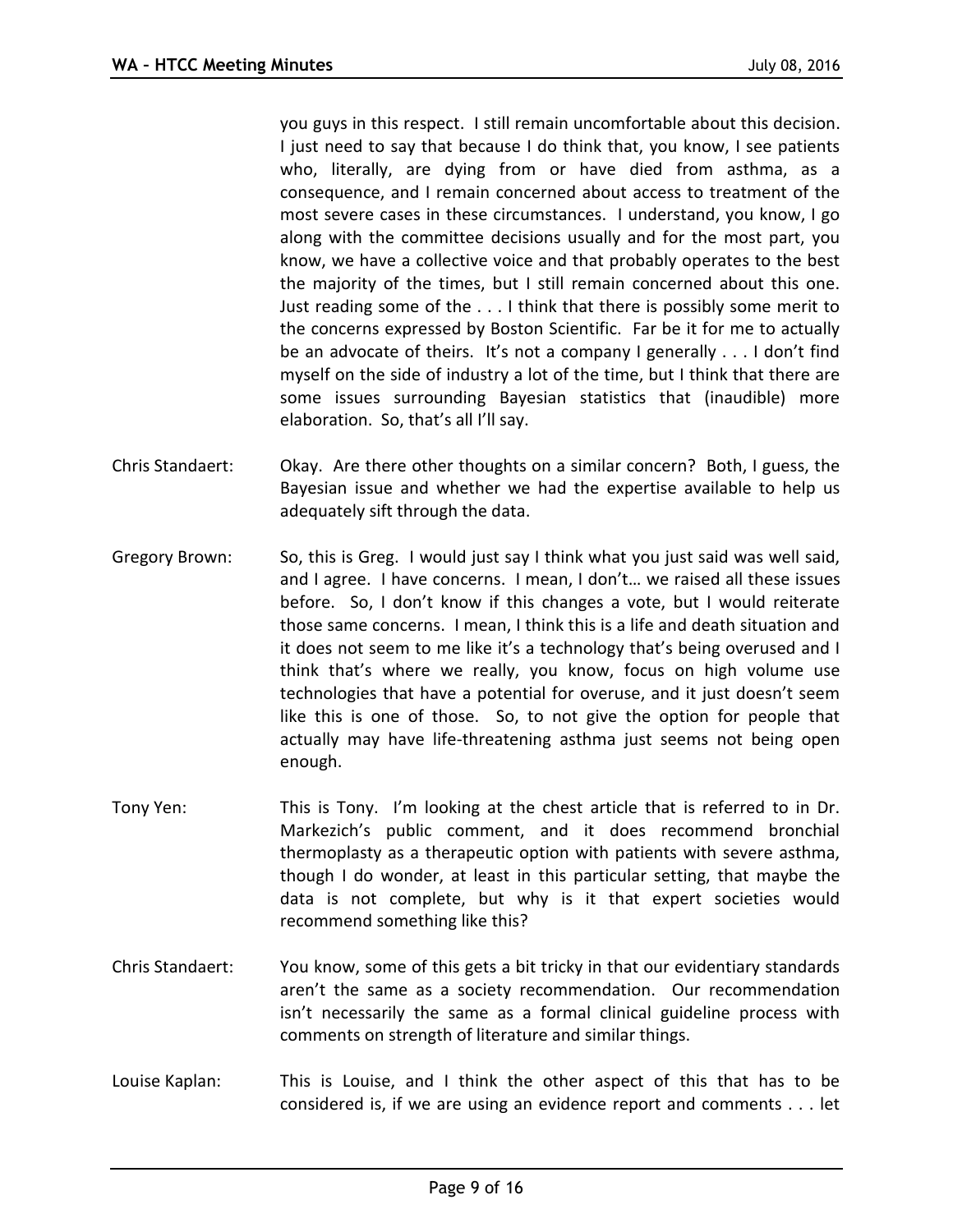me restate this. I think that the comments are saying, essentially, that the evidence report was inaccurate or insufficient. It seems to me that's the fundamental issue, and are we questioning the quality of the evidence report?

- Chris Standaert: I seem to pick up more that our discussion was incorrect or underinformed depending on how one chooses to put the wording. The comments about the Bayesian statistics and the role of them and comments about our collective statistical familiarity. Some of them, with the Bayesian issue, again, there are comments about the FDA and what they require and where they find them appropriate and a comment that some of the prior data from which the Bayesian statistics were based in the study in question were not published because of space limitations. That makes it difficult for us. We don't have access to them, and the evidence report commented on that, that . . . how do you note if they're appropriate if they're not actually publically available in the paper, and we only have what we have. So, it led to some significant issues there.
- Female: Good morning? Hello?
- Chris Standaert: Hello? Who is this? Hello? I'm not sure who just said good morning. So, those who are concerned, it wasn't the uniform vote not to cover, it was a majority vote. The issue of conditions and identifying and within the data identifying the population in question was a bit of a challenge.
- Gary Franklin: This is Gary Franklin. Could I ask . . . this is not my field at all, but it looks like there is a dispute over what constitutes severe asthma, and they are pointing out in here that Health Care Authority considered the definition of severe asthma as stated in the HESERS guidelines. Was that address in the report?
- Chris Standaert: I don't know about the report. We certainly discussed the concept of what . . . the idea of what constitutes severe asthma, and there are multiple comments in the public comments, and we relied a lot on FEV-1, which isn't necessarily correct. We talked about the full definition of severe asthma, as applied to the clinical trials and clinical guidelines, as I recall.
- Gary Franklin: I guess what I'm asking is . . .
- Chris Standaert: I don't know if it was defined in the evidence report or not.
- Gary Franklin: . . . . what I'm asking is whether the evidence vendor addressed that adequately.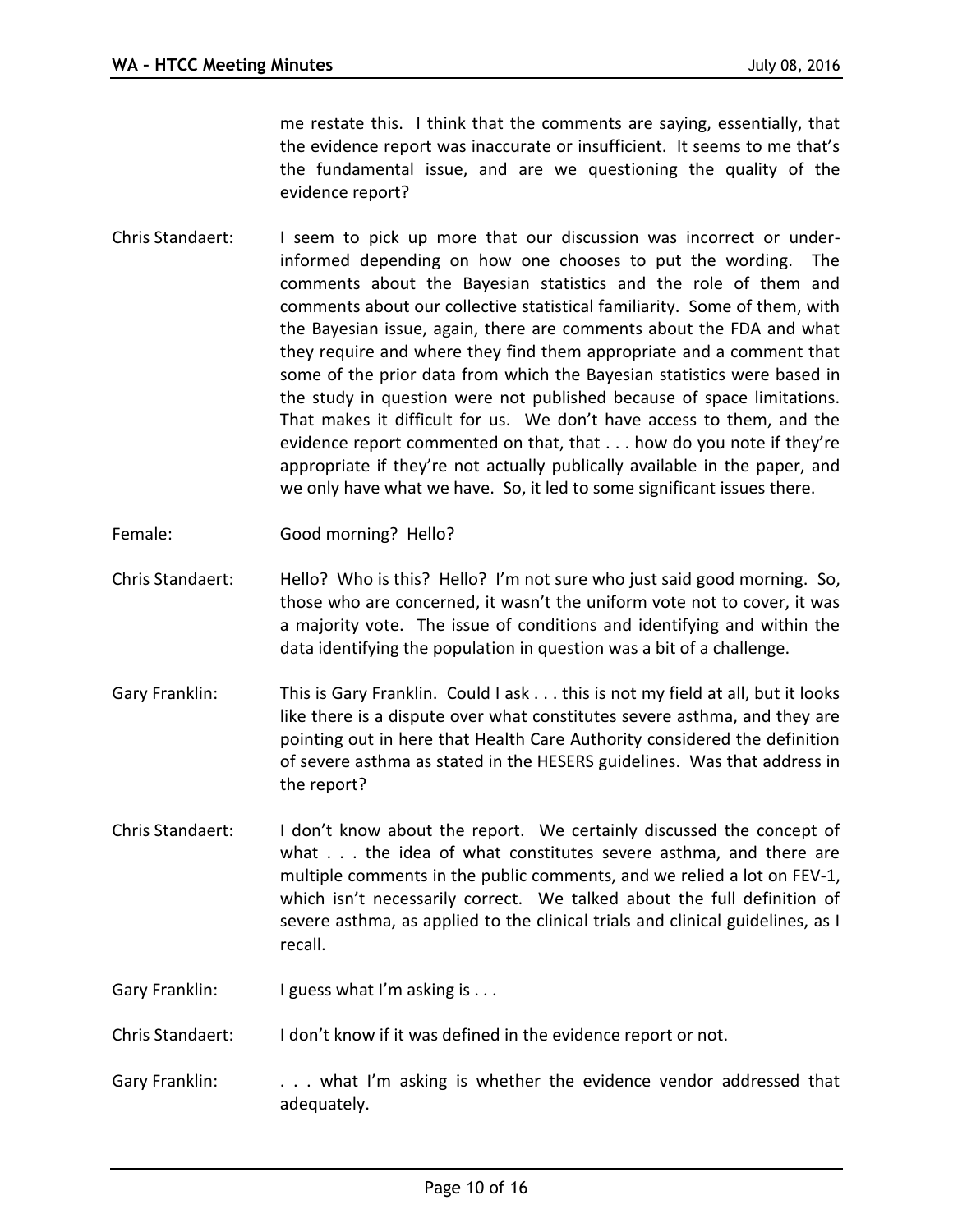- Louise Kaplan: This is Louise, and I would say that I feel confident that we, as a group, had an understanding of what severe asthma is. I don't consider that the weak link in our conversation, and I think the Bayesian statistic issue is an interesting one because anything that I've looked at in terms of Bayesian analysis is that it's very controversial. There are advocates and there are dissenters, detractors. So, you know, if the whole issue relates or, you know, it pivots around Bayesian analysis, I don't know that that's reason enough to discount this, and I don't accept that we did not understand the meaning of what severe asthma is to an individual. I think we were all very sensitive to that.
- Chris Standaert: I, personally, would agree with, yeah.
- Michael Souter: Yeah, and this is Mike Souter here and I agree with that. I think everybody appreciates the severity of asthma. I do, again, have concerns on how we concentrated upon possible safety issues there, but I'm not certain that our evidence base for such was well developed, and I am convinced that there still is a select group of patients who need to be identified who could be seen to benefit from this procedure by virtue of the severity of their disease and the fact that when it occurs, it is lifethreatening, and there is not a lot of opportunities to undertake in or to request or, you know, prior planning in our compassionate fields when you're in the extremis of an asthma attack. I, you know, obviously this is something that you're not going to do in reaction to a severe event, but, you know, I'll try to start just by saying that I think that there is a definable population. Yes, it may be tricky to do so accurately, but we've managed to do such things before, but I'm also very aware of the fact that rotating off the committee that I don't have to be the one to deal with that. So, anyway, I'll stop at that.
- Chris Standaert: And I believe part of our issue was, you know, the level of evidence that we had, and even in the, you know, the major study they, you know, with the Bayesian statistics, they did not meet significance for their primary outcome measure. Other measures, yes, and other measures no, and even in the Boston Scientific report there are, you know, there are issues of non-inferiority studies and issues of . . . people didn't necessarily deteriorate and they may have gotten better and may becomes the operative word there. What does the strength of evidence suggest, that they do get better and improving things because they don't make people worse isn't quite adequate for the most part. Approving coverage in this setting because we had safety concerns, you know, we need evidence of benefit to override those.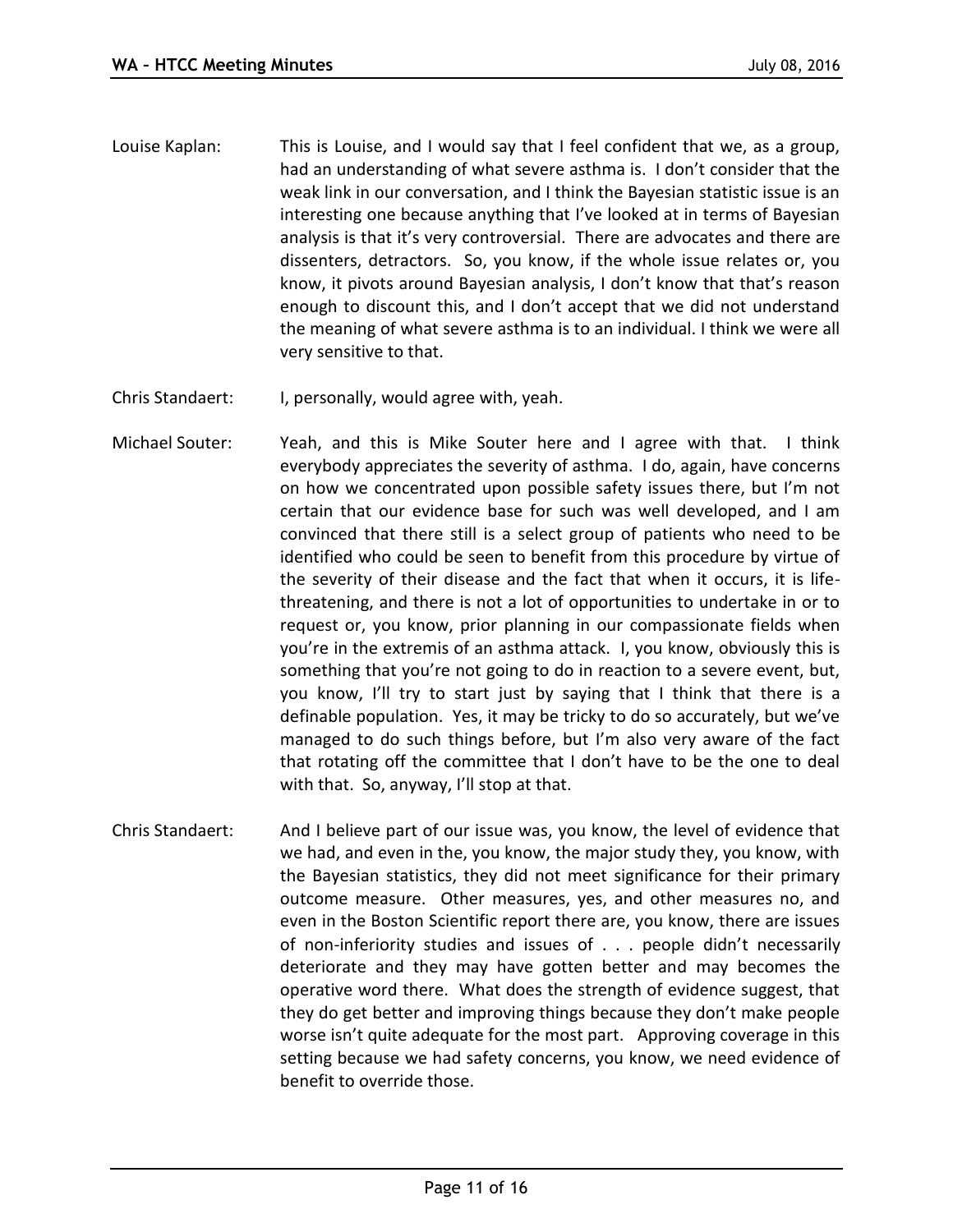Joann Elmore: Chris, this is Joann. I had a couple of comments.

Chris Standaert: Yeah.

Joann Elmore: I guess five comments. The first is that I think that all of the members of the committee, as clinicians, we care about patients. We understand the severity of the disease. We were thorough and thoughtful and careful, as much as we could be with the material that was presented and with our ability to go back and forth and ask questions during the meeting. Secondly, a process question going forward. I would like to see the signed conflict of interest forms for people that submit letters.

Chris Standaert: (inaudible) similar.

- Joann Elmore: Third, yeah, yeah, because remember the conflict of interest form that was signed by our clinical expert was actually potentially incorrect on that day when we really reviewed it. Third, the first letter from Amy mentions how challenging it might be to get a compassionate use, and from what we have heard, that is feasible and an approach that can be used, and we weren't blocking that by our vote. She goes on to mention how hard it is to set up research and, indeed, compassionate use doesn't need to involve research.
- Chris Standaert: No.
- Joann Elmore: The fourth comment is that some of the issues raised in multiple letters would be potentially easy to address. For example, if there are other guidelines, we can simply add them, but the final comment I will make is that there are questions being raised about the evidence report. We, as a committee, rely on that evidence report. I would say most of us actually pull the original data and review it ourselves. The evidence base itself was not well developed, you know? The literature was not well developed, you know? Whether there are inaccuracies or problems with the evidence base that was provided to us is being questioned, and I agree with you that the literature itself was not well developed. I actually have published statistics in medicine and done Bayesian modeling, and I did not pull up the one article that everyone is citing about Bayesian statistical modeling, but from what I remember, you know, we need the underlying data that goes into a model.

Chris Standaert: Yes.

Joann Elmore: Otherwise, we are not able to assess its quality. So, at this point, we need to ask, are there enough questions about the quality of our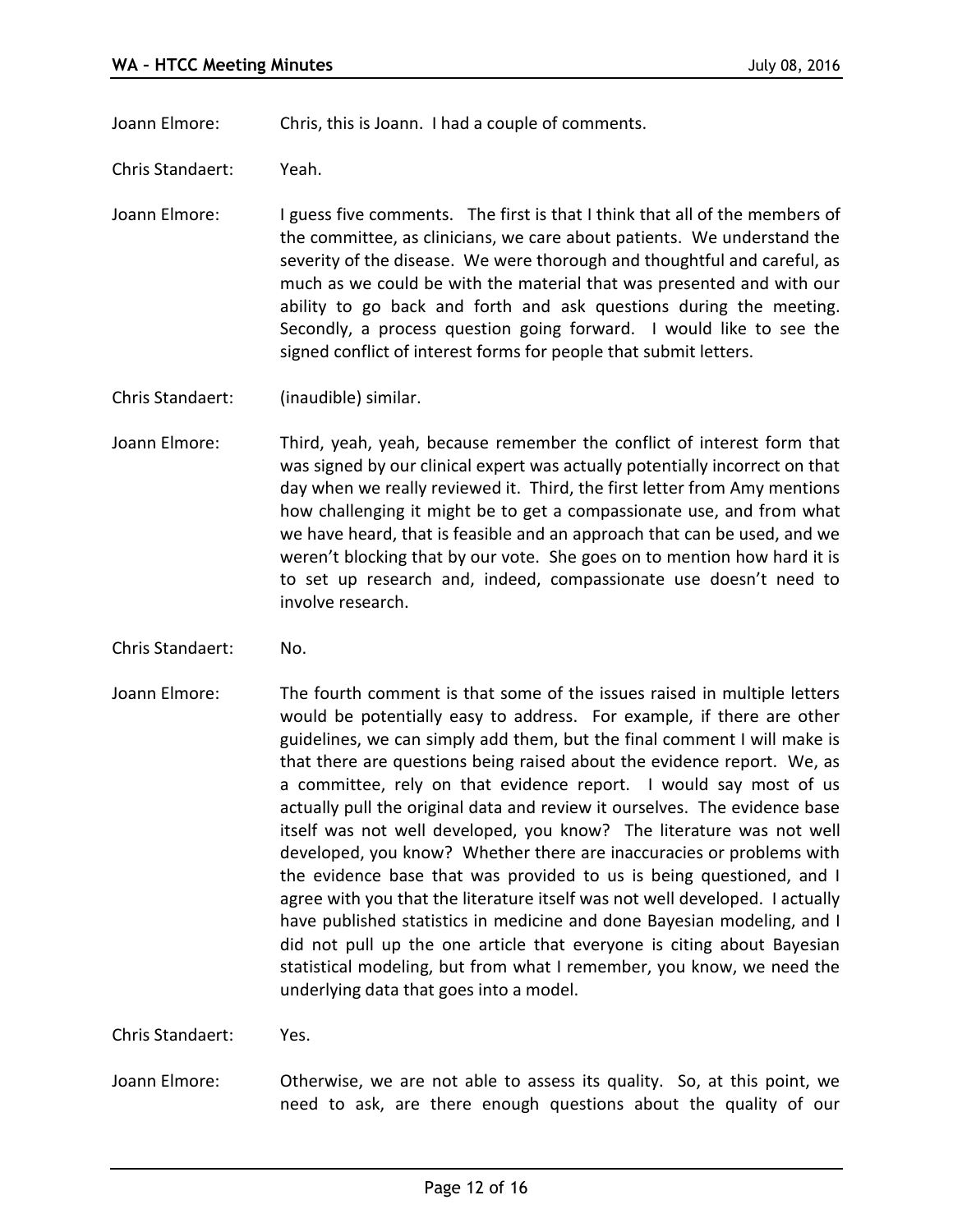evidence report that we need to go back to the vendor or get a second vendor to review some of these specific issues?

- Chris Standaert: We have issues of evidence, but, you know, the . . . certainly I agree with you on all those points, and I think, you know, the literature base on this procedure is not deep. This is not a large number of studies. There were none that were high quality, I believe, and it's not a lot to dig into. So, when there are inconsistencies, when the effect is not dramatic, and when the literature base is shallow, it makes it difficult for the evidence vendor to sort of pull this out. There was a comment that our vendor didn't respond thoroughly to questions on Bayesian statistics, which I would agree with that comment, but I, again, don't mean . . . don't think that means that we, as a committee, don't understand them well enough to sort through the document and sort through the article. From a practical standpoint, you know, we have a decision. We can approve it or not approve it. To redo the literature, the report, we'd have to figure out whether we really have grounds to sort of redo the whole report. They thoroughly described the papers in question and like you just said Joann, I had them sitting right next to me while we were going through all the discussion, all the key trials, which were pulled in a hard copy. So, whether there's enough to really warrant that, we have on one occasion previously, with which I'm familiar, formed a subcommittee, to say can we dig deeper in the literature and talk to clinical experts, and see if there really is a definable subpopulation where things may apply better, and I think the majority of the committee did not see that subpopulation defined in the available literature, as outlined in the report or in the individual review of that literature, or our discussion, but that is an option theoretically, to form a subcommittee to review the topic again and see if there is any recommendation they could come to on a definable subpopulation, because I don't think the majority of the committee would move for cover without conditions, would be my guess. We could take a straw poll, but that wasn't what I was getting from our meeting, certainly.
- Michelle Simon: This is Michelle. This whole topic really is sort of emblematic of the mission of this committee, really. We're finding ourselves in the position we find ourselves in often. We're asked to look at the primary evidence, and I think that the evidence that was collected was the best available. It was fairly presented, and as a group of clinicians, many of us deal with primary care, we fully appreciate the severity of asthma. I do think that's true, as well, and I think we find ourselves in this really difficult position of making an objective decision when subjectively, you might be drawn to the side otherwise, but that's really why we're here. We're trying to put objectivity into this equation, and I feel that our decision was handled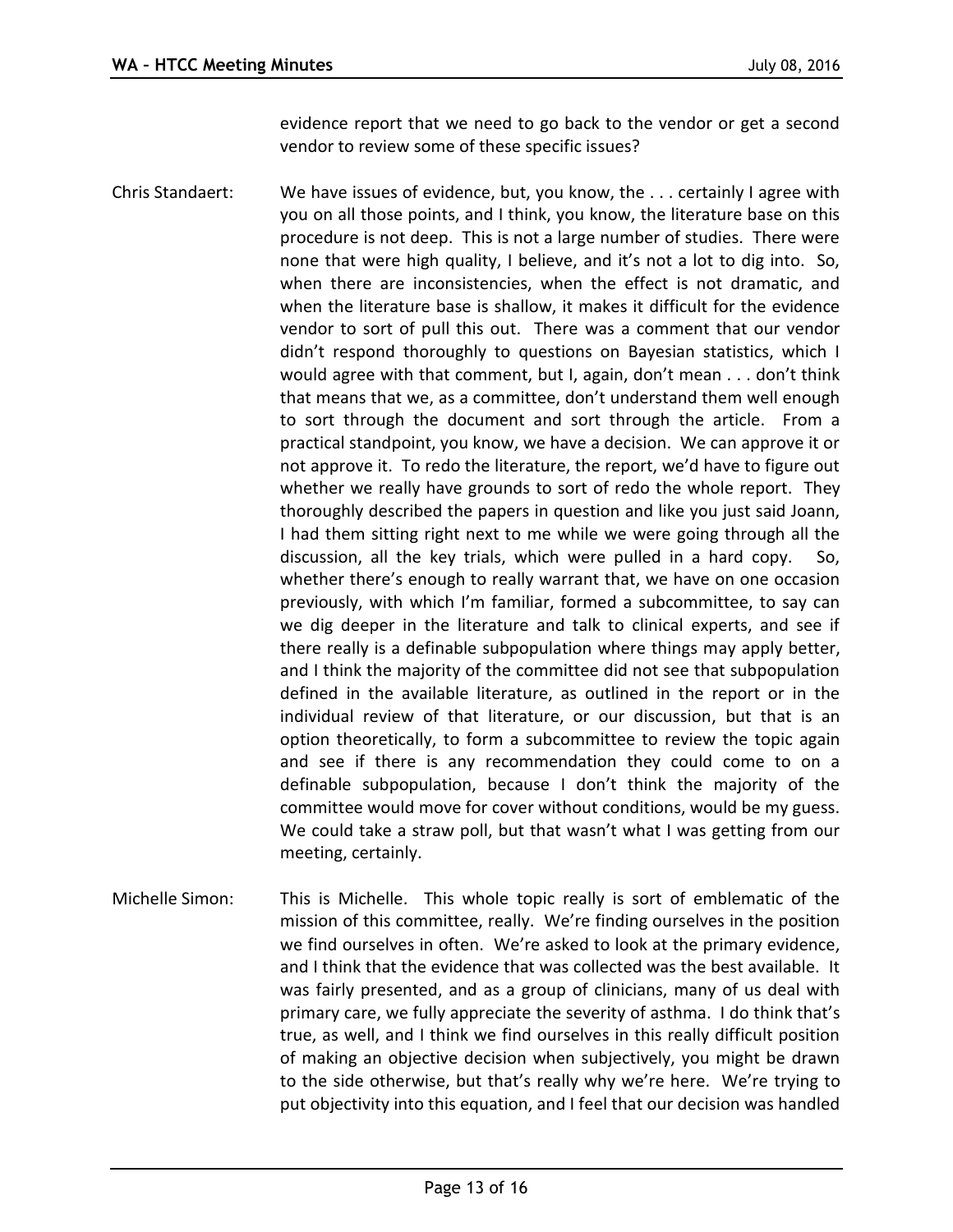well, you know, creating a subcommittee, what more are we going to find that we weren't considering at the time. I don't think that that's going to prove fruitful, but that's my solution.

- Chris Standaert: Personally, I didn't see the . . . I didn't see a population to define well enough based on the existing evidence and the standards we try to apply to the literature and the procedure.
- Michelle Simon: And I think that would be the direction for research development, and certainly evidence collection going forward, but projecting that into what it might be is not really our job.
- Chris Standaert: No, and I agree that research is hard, and I agree that obtaining compassionate use coverage is hard, but at the same time, if you're going to do the right thing for patients with a device or technology, the research to define its benefit, or absence of benefit, or define populations in whom it is appropriate, is clearly essentially.
- Michelle Simon: Absolutely.
- Chris Standaert: And if that isn't there, then it makes it very hard for a group like ours.
- Marie Stewart: Is it possible for representatives who are not on the panel to just ask a question. This is Maria Stewart from Boston Scientific?
- Chris Standaert: You can ask a question, sure.
- Marie Stewart: I guess, I'm listening to the discussion, and I'm wondering what the difference is between deeming it compassionate exception where the committee would have to consider specific qualifications or eligibility criteria and coverage with condition. I heard you mention that, you know, you didn't think the panel would recommend coverage with no conditions. To be frank, nor would we or any of the clinicians who provide bronchial thermoplasty ask for coverage without conditions. We firmly believe there should be conditions in place. This procedure is not for every patient with asthma. It's for patients who have failed other therapies and for whom there are no other options, and the recent chest article that you referred to specifies an eligible patient population that's very much in line with guidelines that are issued by specialty societies using evidentiary standards very similar to Washington State's own, not recommendations or supportive statements, but actual guidelines, and so I'm just wondering if that could be something that could be considered by the committee. The providers of insurance who do cover bronchial thermoplasty have established a very rigorous set of conditions that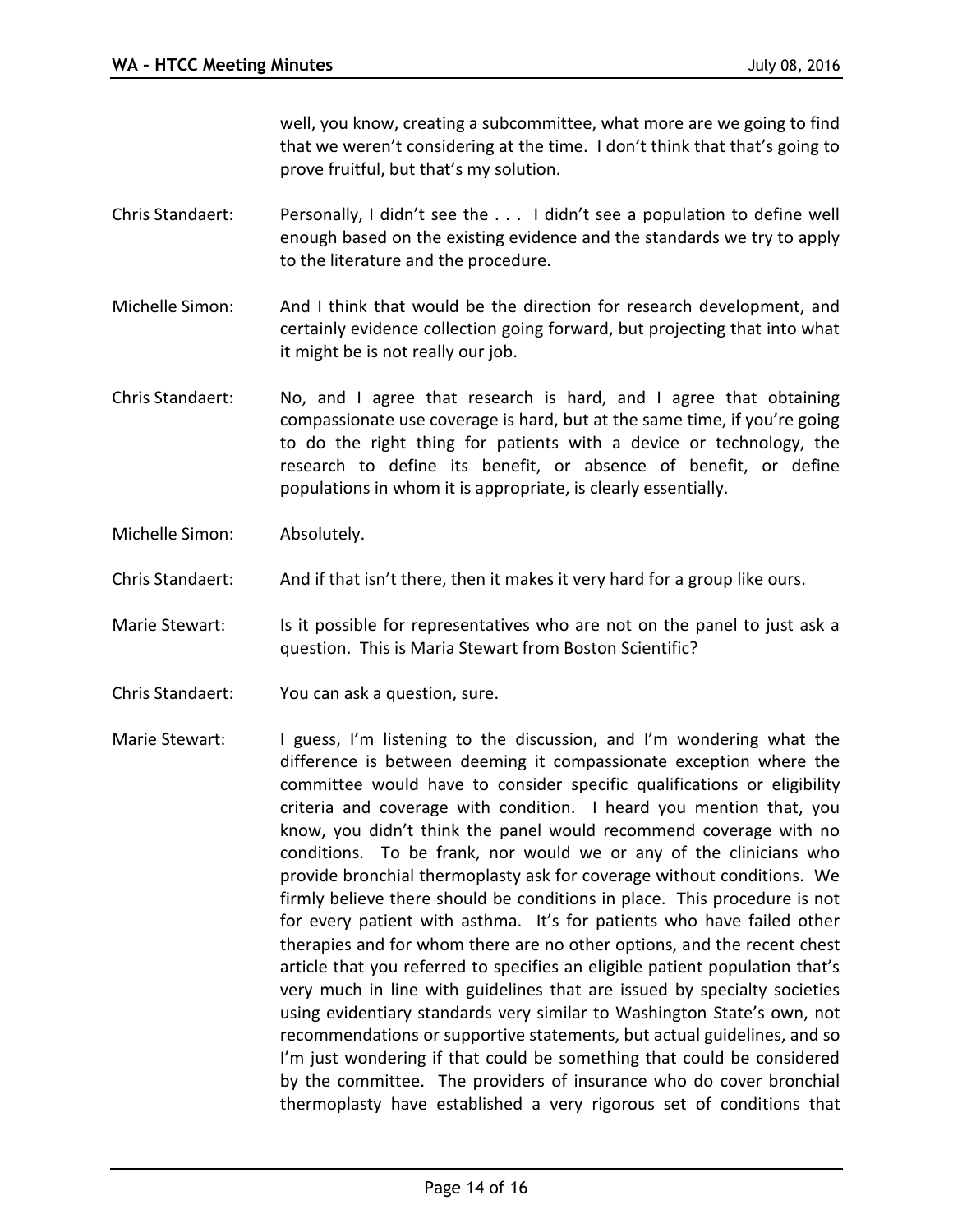might be a possible reference for the committee to provide access to patients who need the therapy but also avoid extended access.

- Chris Standaert: So, the first question of this committee has nothing to do with the compassionate use decision, right? So, this committee would make its decision and if there is a request for compassionate use given to a state agency that would be decided by the agency, but that's not the role of this committee, and defining what they would consider in terms of compassionate use or requirements there for that wouldn't be up to us. It would be up to the given state agency, I assume. Correct, Josh?
- Josh Morse? Yes, Chris. Can we get a name on the . . . from the commenter, please, for the record?
- Maria Stewart: Yes, Maria Stewart.
- Chris Standaert: And the committee has, when we make our decision, we have all the coverage guidelines that are pulled for us, which are coverage policies, sorry, of major payers are pulled for us . . .
- Maria Stewart: Yes, but (inaudible).
- Chris Standaert: . . . . . so they are generally available to the committee.
- Maria Stewart: As we pointed out in our comment, there was a significant discussion of noncoverage policies and omission of mention of the many coverage policies that we do have that specify criteria and, in fact, were not even listed in the report provided by Hayes.
- Chris Standaert: Well, again, I'm sorry. I don't want to engage in a debate about the report with you in the context of this meeting.
- Maria Stewart: Understood.
- Chris Standaert: To clarify some things, the noncoverage issue, our discussion there simply was that we are meant, you know, the committee is meant to be aligned with Medicare policies, particularly national coverage decisions, and our comment that there isn't a national coverage decision is just that. There isn't a national coverage decision on a given technology. Therefore, we can't be aligned or malaligned with a Medicare national coverage decision. That doesn't imply . . . and these aren't noncoverage decisions. It isn't taken in any context to mean that Medicare won't pay for it. It just means that they haven't created a formal national coverage decision that we are essentially obligated to making sure we are aligned with that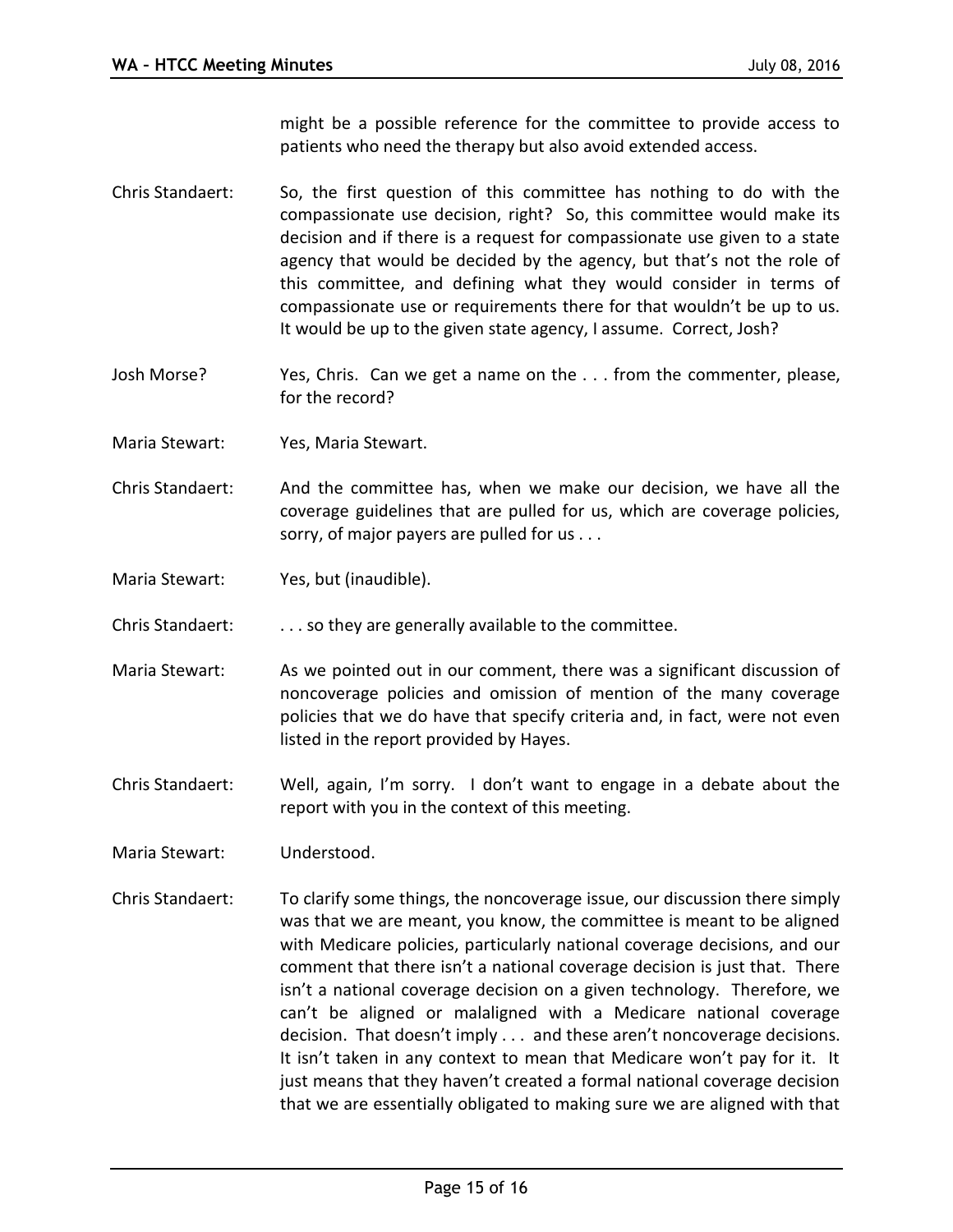policy. So, that statement regarding that, that's all our requirement is. Again, we don't take the absence of a national coverage decision to mean that it is not covered. We just take it to mean that there is no policy from the CMS in terms of national policy, with which we need to be aligned or specify our reasons for disagreement.

- Marie Stewart: Thank you for that clarification. I guess I'm just . . . this is not necessarily a Medicare population. So, what is the panel's process when you're dealing with a therapy that's intended for a non-Medicare population?
- Chris Standaert: We don't cover Medicare populations, right? So, our, again, this may not be the place to hold this discussion. Our decisions apply to the Washington State Health Agencies, which Medicaid, Uniform Health Plan, and Labor and Industries. They cover . . . whatever ages they cover. Uniform Health Plan covers, you know, birth to whatever as does Medicare, I believe, or Medicaid, Medicaid, sorry. So, our decisions apply to those populations. They are not . . . our decisions have nothing particularly to do with a Medicare population, and they do not apply to Medicare. They apply to Washington State Agencies, health agencies, but going back to the committee, are there other comments on these . . . on the public comments or on how . . . thoughts on how people might want to proceed?
- Louise Kaplan: This is Louise, and ...
- Chris Standaert: I know I haven't from everybody. I'm sorry, go ahead, Louise.
- Louise Kaplan: . . . . . well, I, I was just going to make a motion to approve our decision. I'd like to have a vote, and I think we could proceed after we have a vote if we need to do something different.
- Chris Standaert: Fair enough, and after we approve we certainly can . . . we'll offer discussion if people want to talk more. Do I have a motion to approve our final decision on bronchial thermoplasty?
- Louise Kaplan: We need a second.
- Chris Standaert: Oh, you're making a motion?
- Louise Kaplan: I, yes. I made a motion.
- Chris Standaert: Okay. Do I have a second?
- David McCulloch: I second.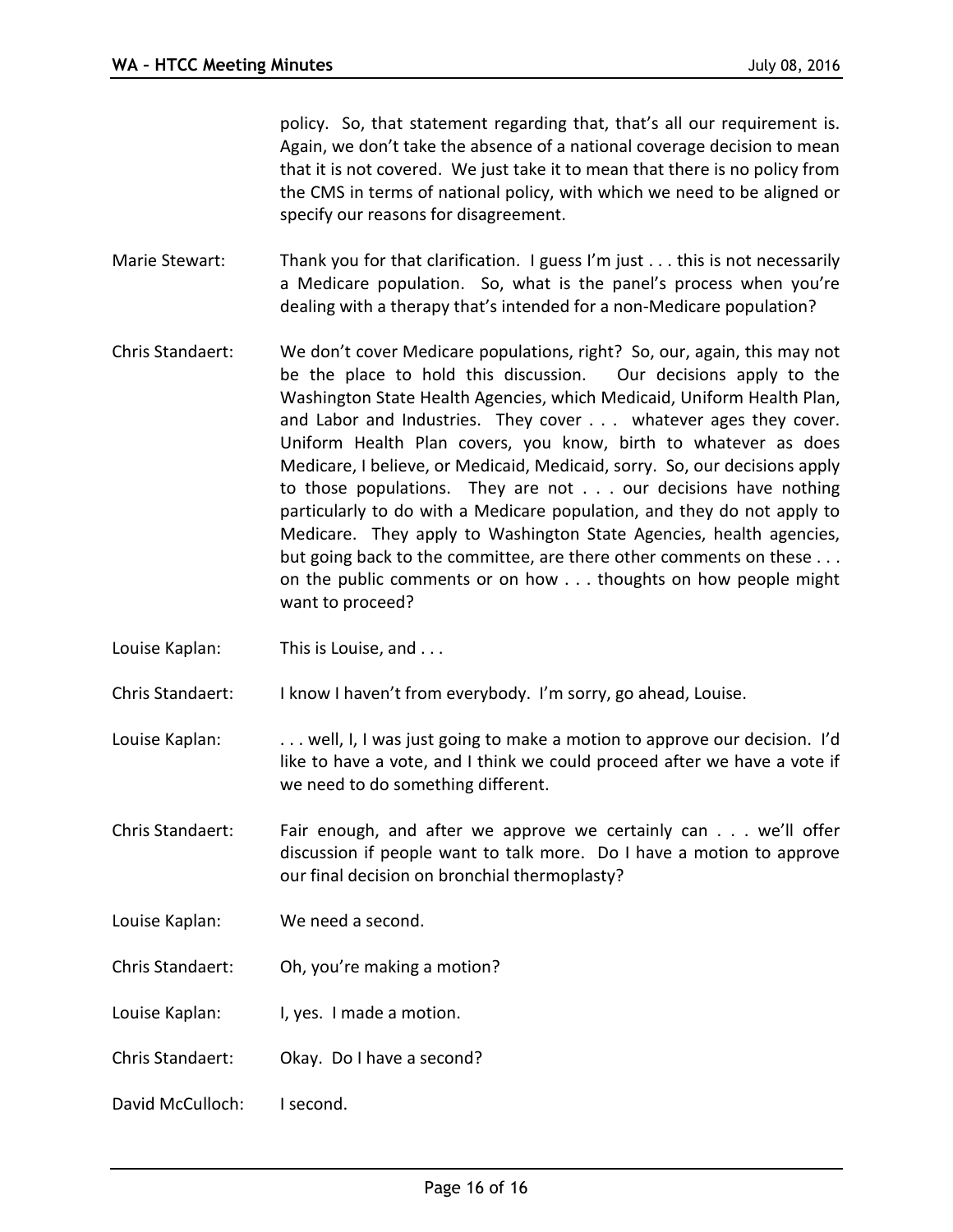- Chris Standaert: Is there a discussion? Are there more issues someone wants to bring up before we make a vote? There being none, Josh, can you move through the roll call?
- Josh Morse: Yes. Dr. Brown?
- Gregory Brown: No, not approve.
- Josh Morse: Dr. Elmore?
- Joann Elmore: Approve.
- Josh Morse: Dr. Kaplan?
- Louise Kaplan: Approve.
- Josh Morse: Dr. Odegard?
- Carson Odegard: Approve.
- Josh Morse: McCulloch?
- David McCulloch: Approve.
- Josh Morse: Schwartz?
- Seth Schwartz: Not approve.
- Josh Morse: Simon?
- Michelle Simon: Approve.
- Josh Morse: Souter?
- Michael Souter: Not approve.
- Josh Morse: Standaert?
- Chris Standaert: Approve.
- Josh Morse: Walsh? Yen?
- Tony Yen: Not approve.